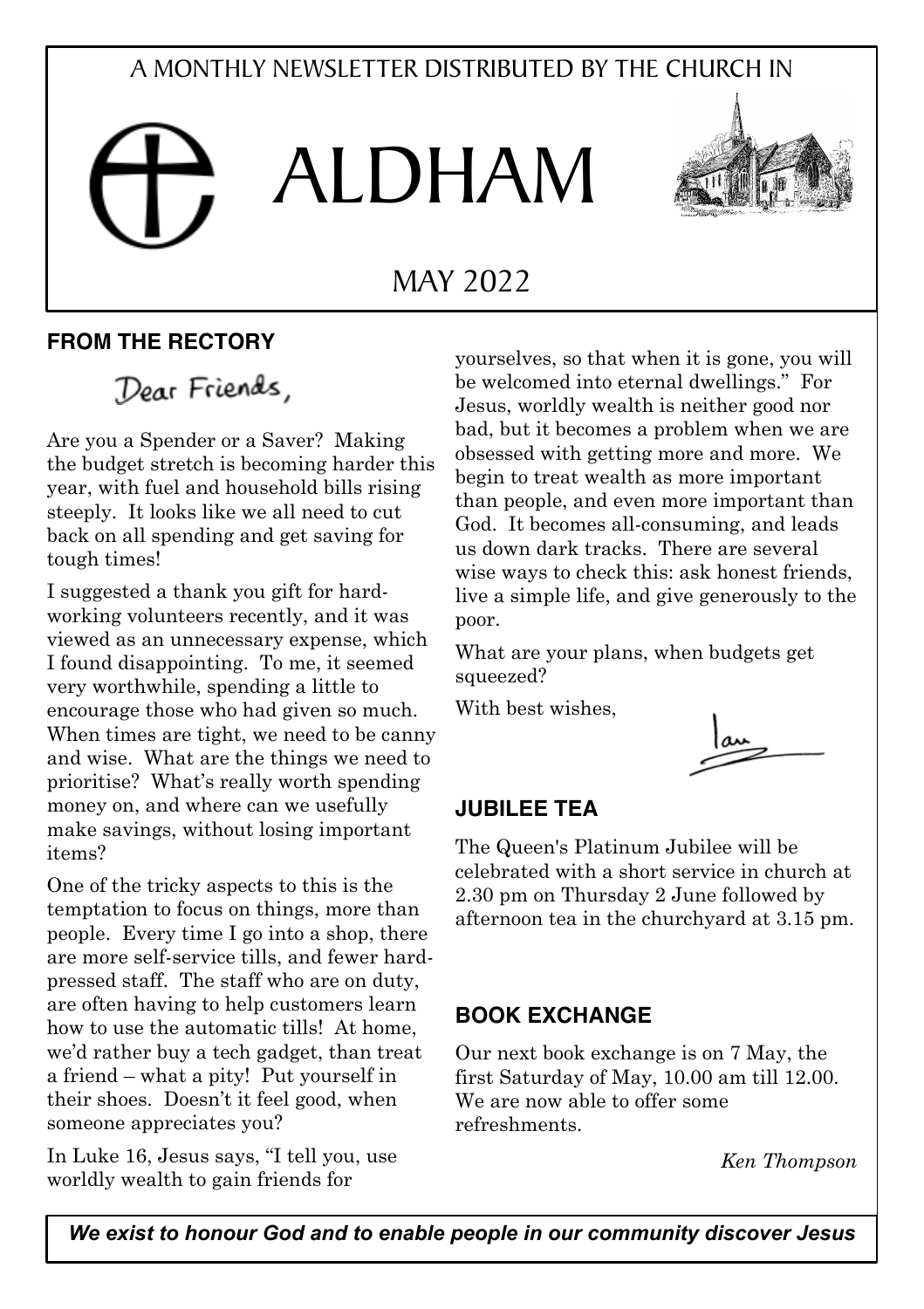## **CHURCH ROTAS**

| Cleaning:      |                       |  |
|----------------|-----------------------|--|
| May            | Jane Smith            |  |
|                | Lindsay Gough         |  |
| Flowers:       |                       |  |
| May 1,8        | Judith Vestey         |  |
| May 15,22      | Mags Newton           |  |
| May 39, June 5 | Julie Orpen           |  |
| Churchyard:    | <b>Steve Jennings</b> |  |
|                | Neil Byford           |  |

#### **DIARY DATES**

| Apr. $25$ | APCM 7.30 pm in church.        |
|-----------|--------------------------------|
| May 7     | 10.00 am Book Exchange         |
| May 18    | Home Group - Philippians ch. 4 |
| June 2    | Platinum Jubilee tea           |

# **ALDHAM VILLAGE HALL AGM**

The AGM will take place in the Village Hall Meeting Room on Tuesday 10th May 2022 at 7.30.pm. Residents are welcome to attend this meeting. If you have any ideas for events in the hall or would like to join our committee, we would be pleased to hear from you. A Management Committee Meeting will be held after the AGM.

*Anne Fulcher*

## **JESUS' LETTERS TO THE CHURCHES**

During May and June, in Morning Worship, we are looking at the Letters to the Seven Churches in the Bible's famous Book of Revelation. It's the last book in our Bibles, and features a vision of Jesus, risen from the dead, giving a message to Christians living under persecution in ancient Turkey. Our culture may be different, but each message has important things to say to us, today!

## **WORSHIP IN CHURCH**

Your Church is open for worship on Sundays, with precautions. Of course, please don't come to church if you have tested positive or have Covid symptoms.

*Ian Scott-Thompson*

#### **OPEN CHURCH**

Continues every Tuesday from 10.00 to 11.30 am, when Coffee and Cake will be available. As it always has been, Open Church is for all the village. The church is also open on Thursdays for private prayer.

## **TOWARD THE LIGHT**

On Maundy Thursday I visited Ely Cathedral and was delighted to see in the Lady Chapel the '*Toward the Light*' Exhibition of Janet French's contemporary screenprints on handmade leaf paper. It was a beautiful sunny day and the light from the high clear glass windows filled the Lady Chapel making it an ideal place for Janet's pictures, arranged around the walls of the Chapel. It was fascinating to see the variety of leaves used for the handmade paper and incorporated into the scenes, sycamore, oak, beech, silver birch, holly and others. The screenprints were beautiful. I really enjoyed my visit.

*Anne Matthews*

#### **BAPTISMS, WEDDINGS AND FUNERALS**

Baptisms, weddings and funerals can happen again now, with sensible precautions. You don't need to be a regular Sunday worshipper. We are your church – please ask, and we'll do our best for you!

# WHO'S WHO

| Priest-in-Charge  | Revd Ian Scott-Thompson, The Rectory, Church Lane, Marks Tey, Col. CO6 1LW | 01206 215772 |
|-------------------|----------------------------------------------------------------------------|--------------|
| Churchwardens     | Mrs Coral Wingate, 79 Coggeshall Road, Marks Tey, CO6 1LS                  | 01206 210369 |
|                   | Mr Ken Thompson, 20 Hines Close, Aldham, Colchester, CO6 3RL               | 01206 803418 |
| Secretary         | Mrs Anne Matthews, 18 Scott Drive, Lexden, CO3 4JD                         | 01206 575603 |
| Treasurer         | Mr Richard Gough, 12 Oaktree Cottages, Brook Road, Aldham, CO6 3RJ         | 01206 215688 |
| Newsletter Editor | Mr Iain MacCallum, 9 Handford Place, Queens Road, Colchester, CO3 3NY      | 01206 571070 |
|                   |                                                                            |              |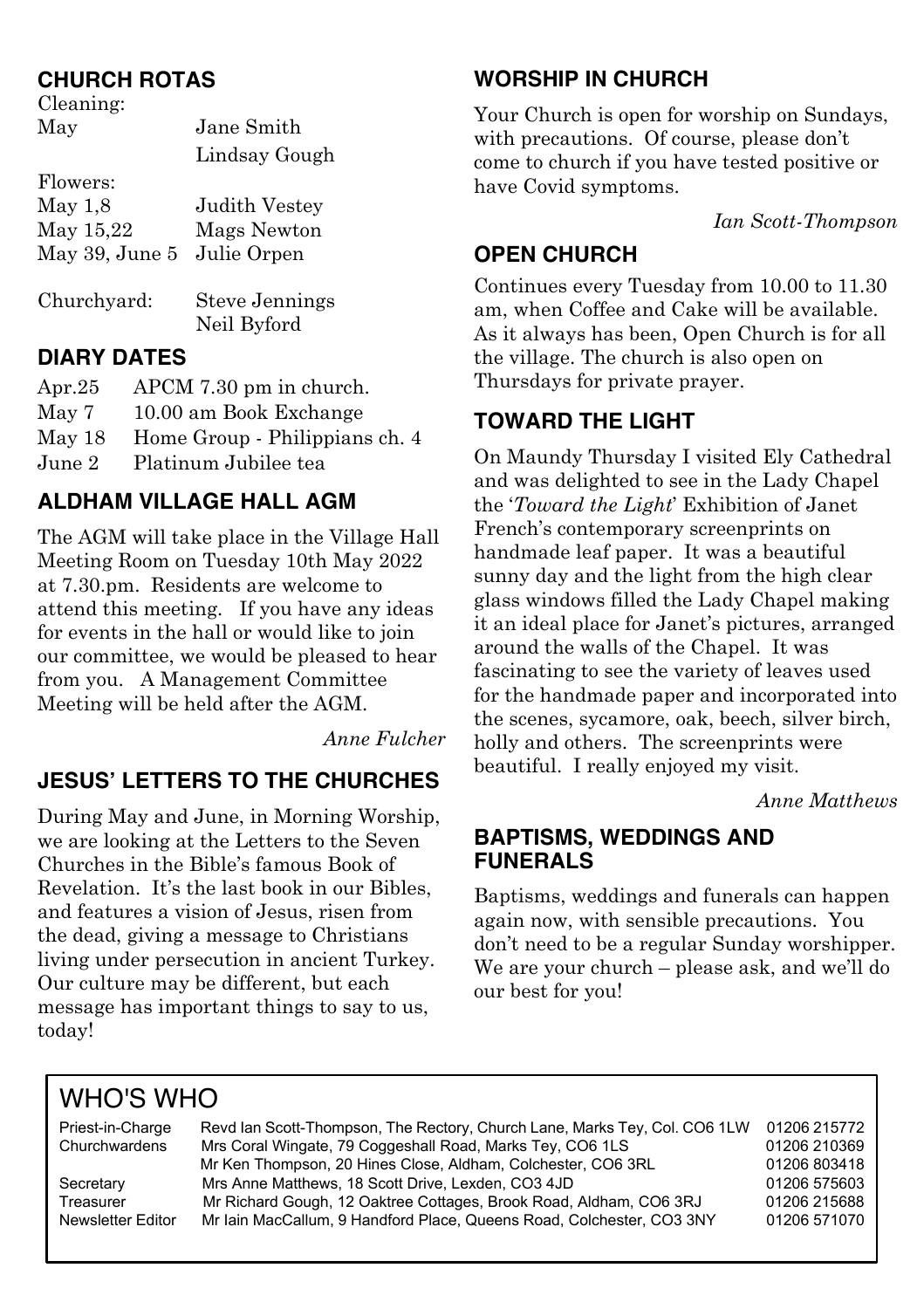#### **W.I.**

We will be holding our annual meeting and resolutions discussion on Thursday 19 May, 7.30pm, in the Village Hall.

As this is our closest meeting to the Queen's Jubilee, we are asking members to wear red, white & blue and bring any Coronation memorabilia they may like to share. We will be serving wine/soft drinks and appropriately themed cup cakes!

*Jean Jennings*

#### **THE QUEEN'S PLATINIUM JUBILEE CELEBRATIONS**

Don the Red, White and Blue for a Village Barbecue on Saturday 4 June. 12.00pm start at the Village Hall. Live music in the afternoon. Fancy Dress Competition (with prizes).

The Social Club bar will also be open from 12.00pm. onwards.

The Village Hall Committee are providing the barbecue which is FREE to all residents.

More music in the evening. Dig out your dancing shoes and rock the night away with "Durango", a five piece band playing music from the 50's onwards. The Social Club bar will be open for the evening. Dancing should start about 7.00pm. until 10.00pm.

This event is also FREE. The event is provided by Aldham Parish Council.

*Anne Fulcher*

## **JOAN BAKER**

Joan Baker died on 6 March 2022 aged 102 just a few weeks after her sister Margaret Gilbert who died aged 107 on 2 February. There was a service for Joan at the crematorium on 25 April, followed by a wake at the Cricketers.

The Colchester Gazette featured the sisters on the occasion of Joan's 100th birthday when Margaret was 105.

## **WILLS MONTH**

This June, St Helena Hospice's Wills Month returns, giving local people the opportunity to make or amend their Will whilst supporting the hospice. Three local solicitors have waived their usual fees: Birkett Long, John Fowlers Solicitors, and Fisher Jones Greenwood. Aleena Villers, Marketing Assistant, St Helena Hospice writes: "One in five patients and families cared for by St Helena Hospice are supported by donations made from gifts in Wills. Please remember St Helena Hospice."

# **MARGARET (MAGS) CONSTABLE**

Mags Constable of 26 Hines Close died on Easter Sunday, 17 April after a long period of illness.In spite of her having been a regular worshipper at Aldham for most of the last 10 years, her funeral will be in South Wales where she came from. We offer our sympathy to John.

# **APCM**

Churchwarden, Ken Thompson was reelected. Iain MacCallum was elected as the other churchwarden. Deanery Synod representatives are Jennifer MacCallum and Iain MacCallum (also assistant treasurer). PCC secretary is Anne Matthews and the PCC treasurer is Richard Gough. The other PCC members are: the Rector Revd Ian Scott-Thompson (chairman), Keith Rush (vice-chairman), Wendy Doncaster (electoral roll officer), Barbara Rush (safeguarding officer), Mark Wingate, Coral Wingate, John Pitts, Linda Davis, Mags Newton.

Deadline for June Newsletter

**22 May**

To: Iain MacCallum or Jane Smith, 7 Church Grove